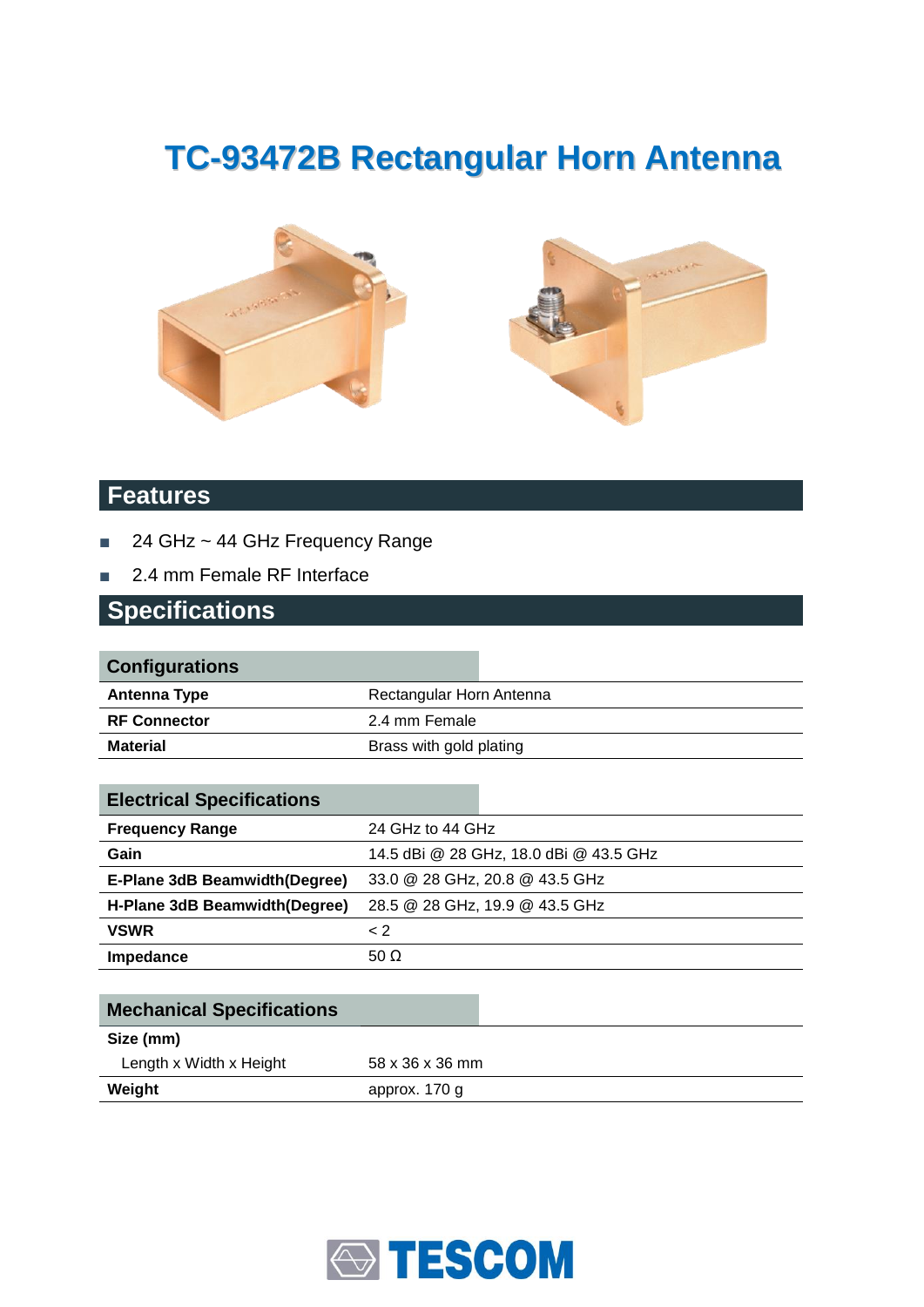

# **Typical Performance Data**



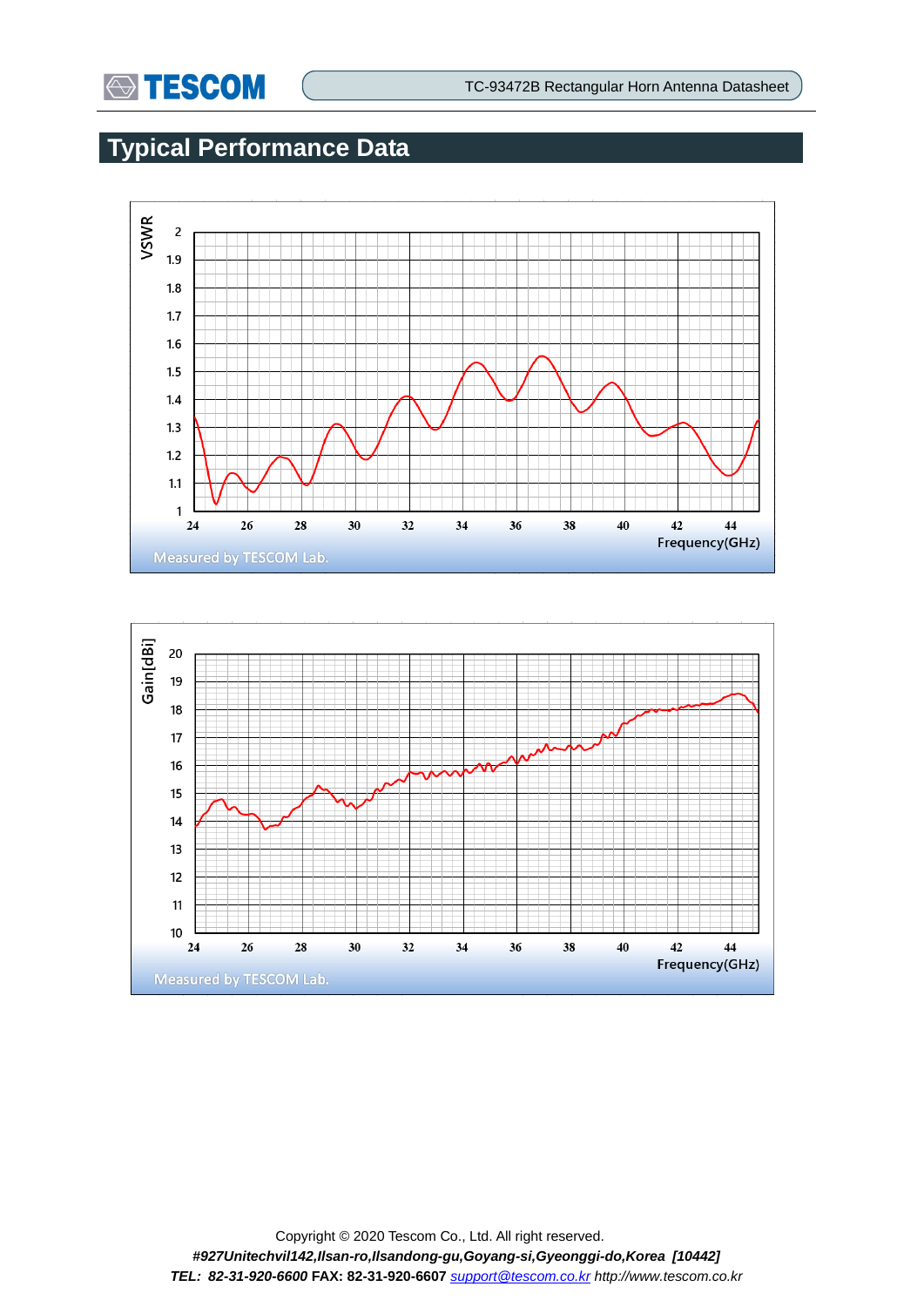

#### ■ Radiation pattern(Measured data)



### **<TC-93472B @ 24 GHz>**



# **<TC-93472B @ 28 GHz>**

Copyright © 2020 Tescom Co., Ltd. All right reserved. *#927Unitechvil142,Ilsan-ro,Ilsandong-gu,Goyang-si,Gyeonggi-do,Korea [10442] TEL: 82-31-920-6600* **FAX: 82-31-920-6607** *[support@tescom.co.kr](mailto:support@tescom.co.kr) http://www.tescom.co.kr*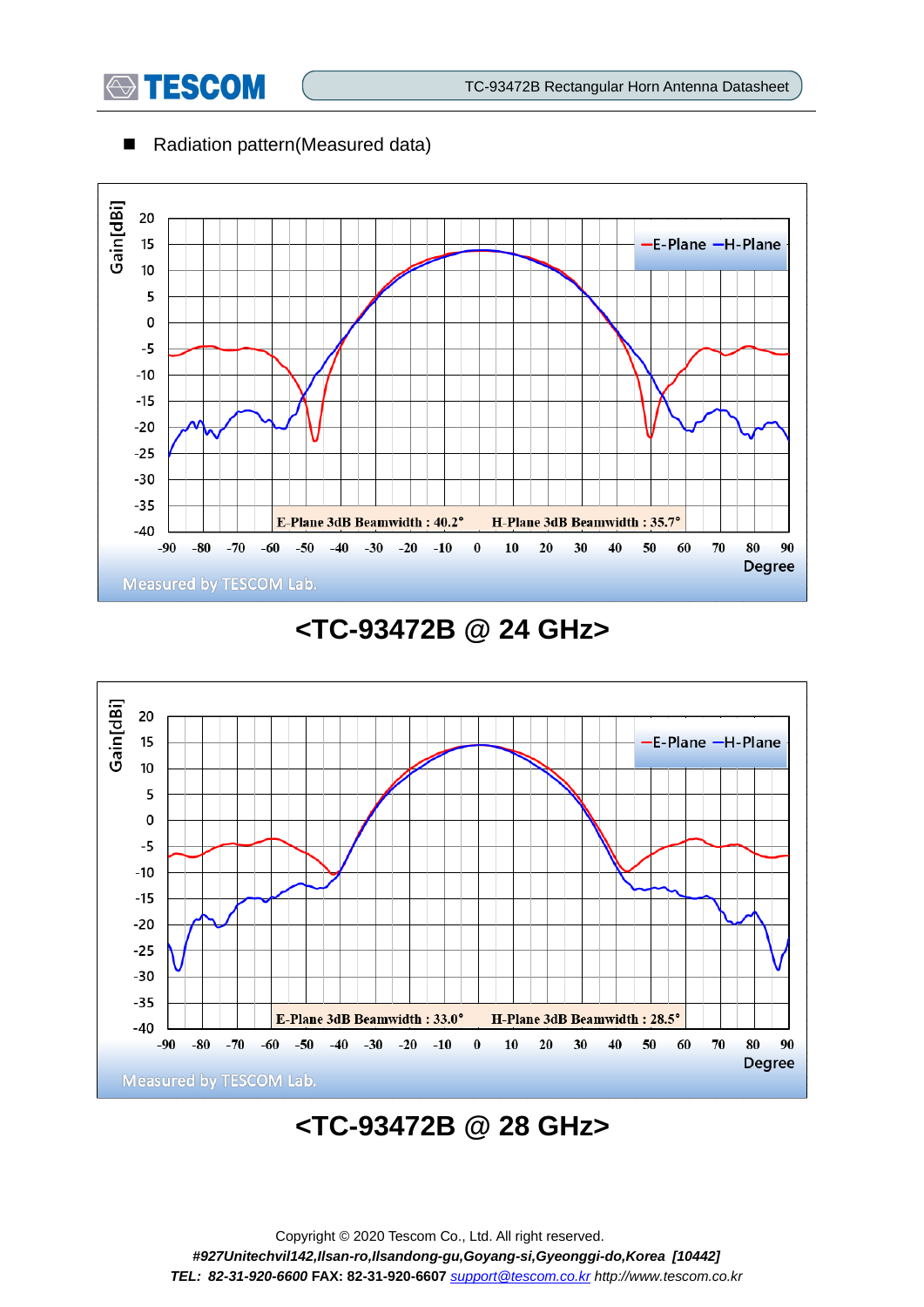



### **<TC-93472B @ 32 GHz>**



# **<TC-93472B @ 36 GHz>**

Copyright © 2020 Tescom Co., Ltd. All right reserved. *#927Unitechvil142,Ilsan-ro,Ilsandong-gu,Goyang-si,Gyeonggi-do,Korea [10442] TEL: 82-31-920-6600* **FAX: 82-31-920-6607** *[support@tescom.co.kr](mailto:support@tescom.co.kr) http://www.tescom.co.kr*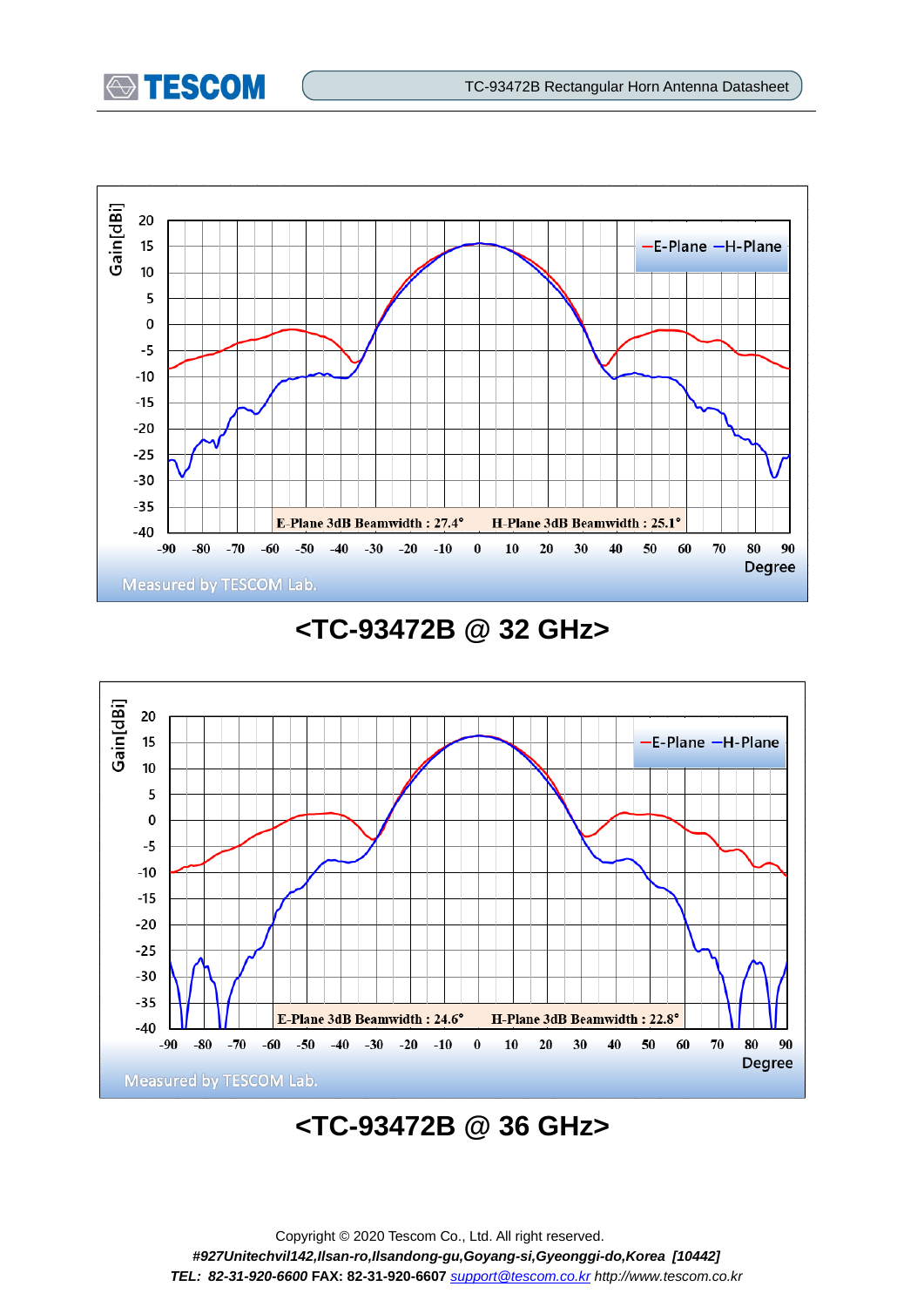



#### **<TC-93472B @ 40 GHz>**



# **<TC-93472B @ 43.5 GHz>**